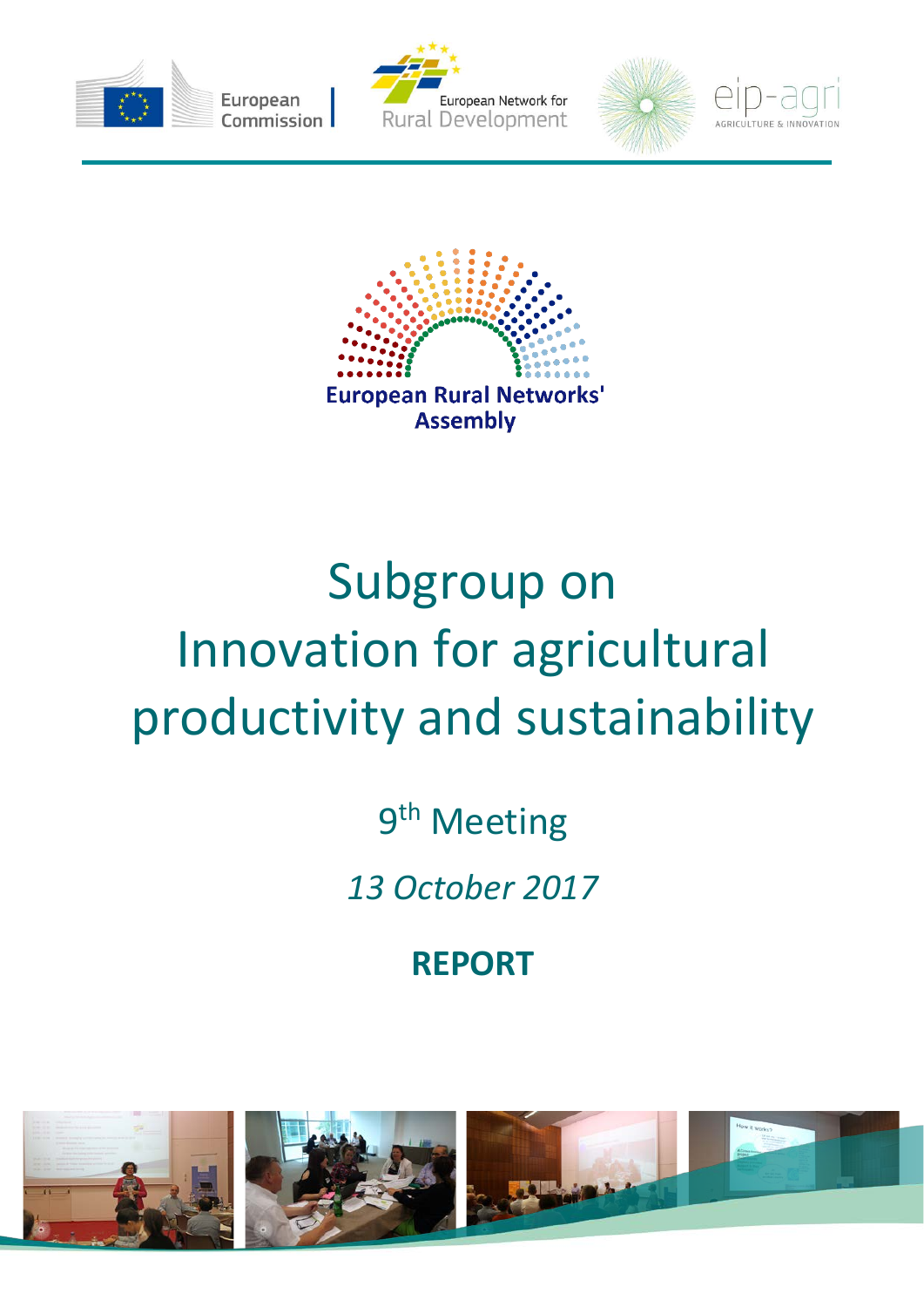

# **Introduction**

The Subgroup on Innovation met for the ninth time in Oeiras, Portugal on 13 October 2017, back to back with the Agricultural Innovation Summit 2017 (AIS 2017).

The main objective of this meeting was to continue preparing the thematic work for the EIP-AGRI Network, for 2018. One session was focusing on digitisation (since this theme had not been included in previous discussions and following-up on the AIS 2017 that had just taken place) and a second one was dedicated to build on the work developed during the 8<sup>th</sup> Subgroup meeting.

# **Session I - Shaping the thematic work for 2018 - Digitisation**

The objective of this session was to collect ideas for future networking activities related to digitisation.

Previously to the meeting, all Subgroup members were invited to have a look at several documents concerning previous EIP-AGRI activities on digitisation and to suggest new activities via an online questionnaire. All the ideas suggested, including those collected during the previous Subgroup's meeting, were presented in a background document made available to all Subgroup members before the meeting.

An introductory presentation by Fabio Cossu (DG AGRI) and Quico Onega (EIP-AGRI Service Point), delivered the main outcomes of past EIP-AGRI digitisation events (which can be accessed [here\)](https://ec.europa.eu/eip/agriculture/sites/agri-eip/files/field_event_attachments/sgi9-session-1_pres1_eip-agri_digitisation_events.pdf), which are also summarised in a brochure made available to the Subgroup members.

The ideas put forward were then discussed in 4 breakout groups in order to identify the activities receiving more interest from Subgroup's members and that could provide more added value in 2018. As a result, ten suggestions came up from the members, dealing with varied issues within the digitisation context For the full list of suggestions, se[e Annex 1.](#page-4-0)

In general, the need for further dissemination of available information and recent outcomes about digital opportunities for farmers and rural areas was acknowledged.

Rob Peters (DG AGRI) concluded the session by summarising the guiding lines emerging from the discussion as follows:

- There is a need to capitalise on the significant work carried out already around digitisation.
- Further work should be focussed on make digitisation simple and accessible to farmers in the first place, but also at different levels. The idea of creating a "toolbox" for making knowledge about digitisation more accessible to people on the ground seems very promising.
- Developing digitisation strategies at different levels local, regional, national and EU –clearly emerged from the AIS2017 as an essential requirement for exploiting the opportunities offered by the digital transformation. This is an issue where the EIP-AGRI network has a role to play, for instance by exchanging existing experiences and good practices.
- Concerning some of the activities proposed (e.g. an inventory of the existing affordable sensors) it should be further checked whether the EIP-AGRI network would be the appropriate context for carrying them out. Some other activities, e.g.social innovation in marginal areas and digitisation for logistics, embrace the wider rural economy and might be better dealt with under a wider rural umbrella (for instance the ENRD)





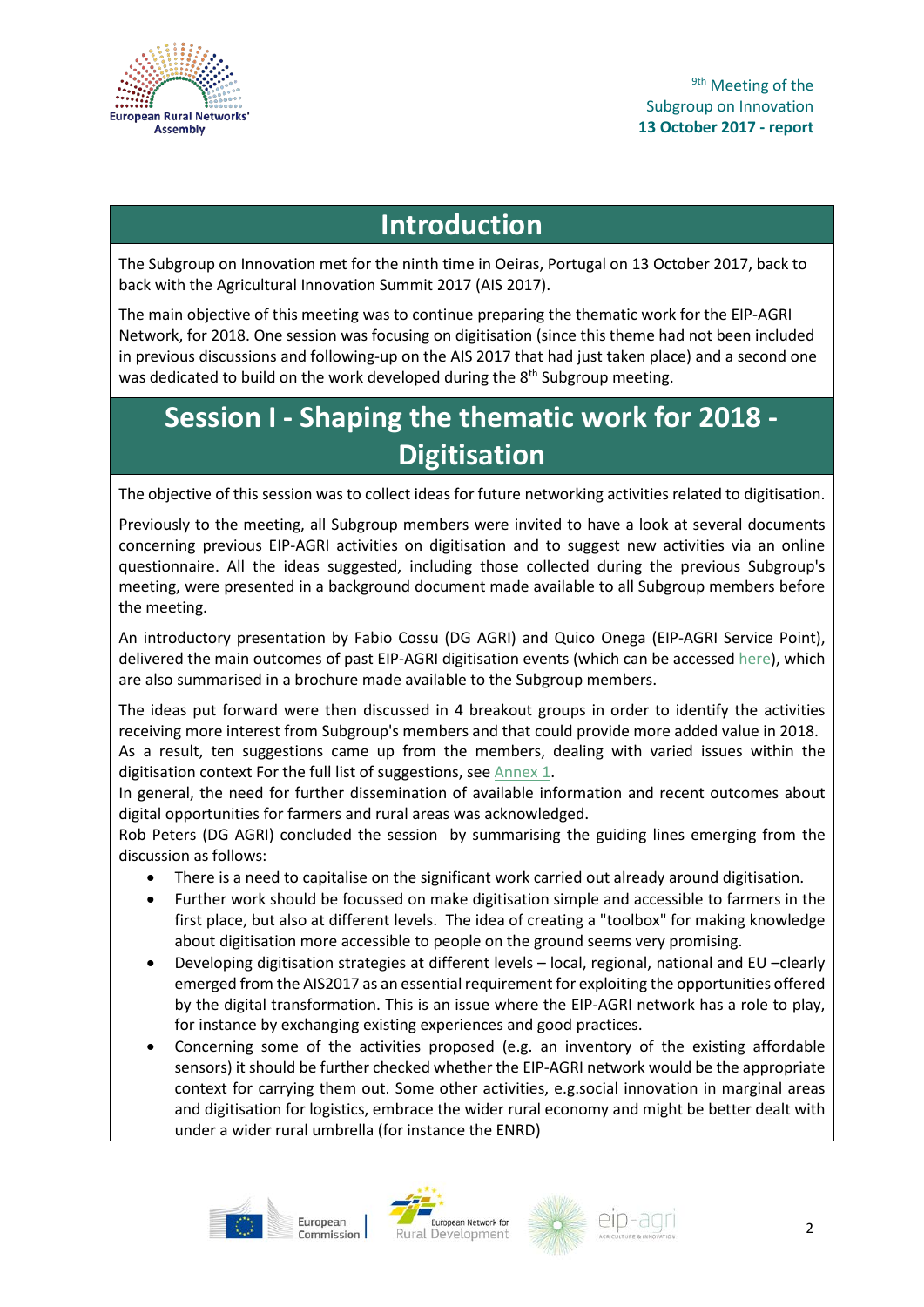

# **Session II - Shaping the thematic work for 2018 – Building on the discussions started in June (8th Subgroup meeting)**

The main goal for this session was to fine-tune the priority topics for future networking activities other than those digitisation-related, building on the past discussions.

Before the meeting the members of the Subgroup received a background document summarising the priority topics identified in the previous Subgroup meeting the ideas collected via the EIP website, suggestions from the Subgroup from past years which were not followed through as well an overview on key sectors and topics not covered by the EIP-AGRI network so far.

All topics were clustered under four main themes - Resource management, Farm resilience, Circular economy and Capacity building – and were discussed at four discussion tables following a World café process. As a result all the ideas included in the background document were discussed thoroughly and each member of the Subgroup had a chance to indicate her/his preference and to deepen the possible scope and participants for each of the proposed activities.

Following the proposals of a few members of the Subgrpoup coordinated by the Italian NRN, the discussion table on Farm resilience discussed also a proposal non included in the background document for a new focus group on pest and diseases of olive trees.

The results of this interactive session are summarised in [Annex 2.](#page-7-0)

The debate following the reporting from the discussion tables emphasised the importance of making more value out of the results of Operational Groups. This will be a key topic for the EIP-AGRI network in 2018 and further.

The chair stressed that the scope of new Focus Groups should not be too broad in order to achieve concrete results.





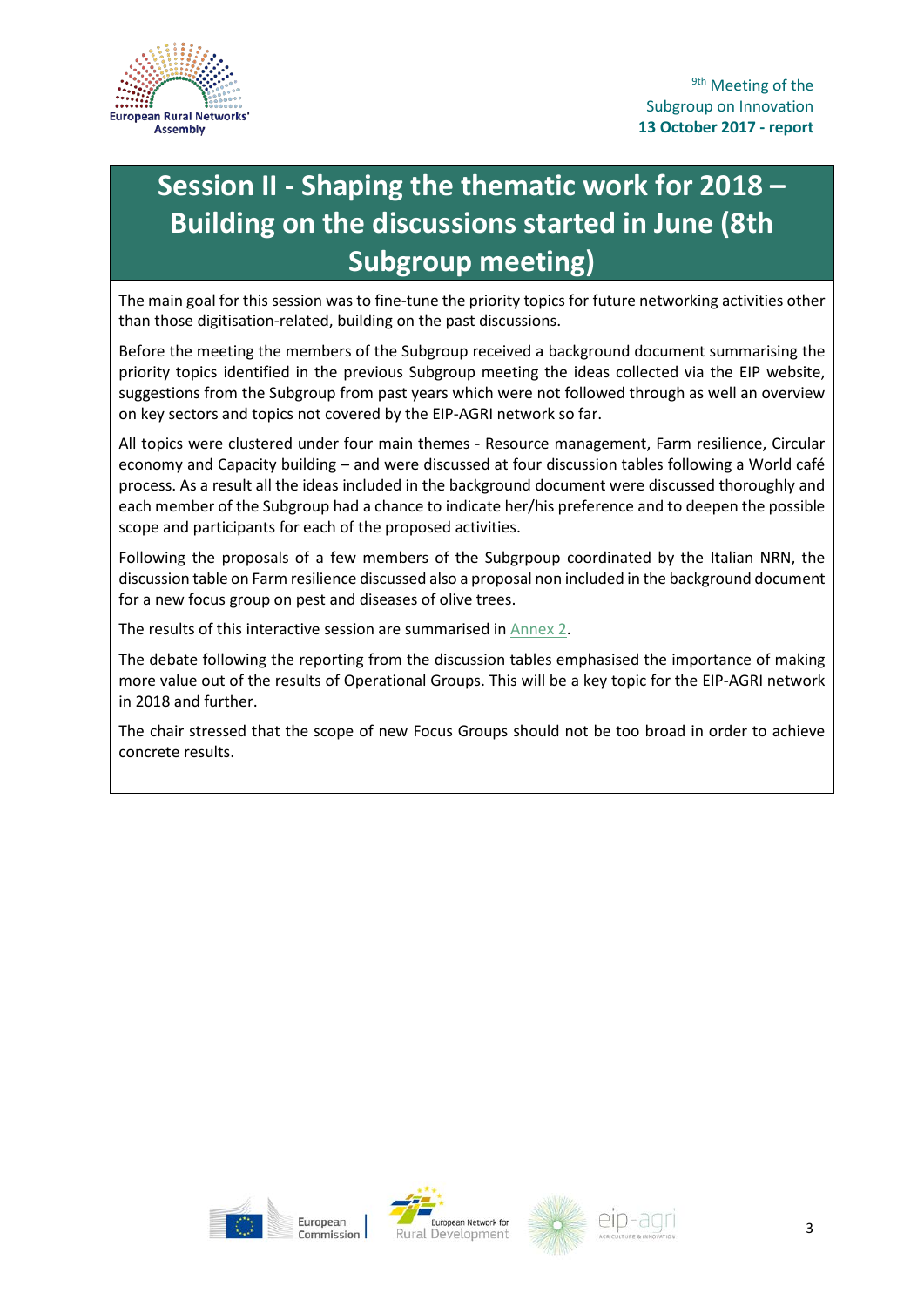

# **Session III - Other networking activities in 2018**

Session III was introduced by Antonella Zona (DG AGRI), who also invited all Subgroup members to present suggestions on themes / issues for the next meeting of the Subgroup. Further suggestions can be sent to DG AGRI until mid-November, some ideas were already presented such as: How to connect OGs and promote better knowledge exchange; new Thematic Networks; link EIP-AGRI with EIP Water.

Members were also asked to share their own activities relevant for the EIP-AGRI Network. Within this context, Rocío Wojski (RDP Managing Authority from Spain) announced that a Focus Group on big data is being prepared at national level.

Helena Pärenson (RDP Managing Authority from Estonia) presented the Estonian initiative on crossborder cooperation (presentation can be accessed [here\)](https://ec.europa.eu/eip/agriculture/sites/agri-eip/files/field_event_attachments/sgi9-session-3_pres1_crossbordercooperation_estonia.pdf) followed by Q&A.

The speaker explained the Estonian initiative consisting in a call (no priority themes) open to both approved OG projects and those that plan to apply.

The presentation raised interest within the Subgroup and several questions and comments were put forward. The discussion could not be exhaustive given the complexity of the topic and the little time available. It was agreed to devote more time to OG transnational cooperation in one of the next meetings of the Subgroup.

# **Next steps and closing**

Rob Peters closed the meeting thanking the Subgroup's members for their work in shaping the future networking activities. The final work plan will be presented to the EU Rural Networks Assembly on 14 December 2017

The next meeting of Subgroup on Innovation will take place on 22 February 2018



**The detailed agenda of the meeting and all presentations can be found on th[e EIP-AGRI website.](https://ec.europa.eu/eip/agriculture/event/9th-meeting-permanent-subgroup-innovation)**

The next meeting of the Subgroup on Innovation will take place 22 February 2018 in Brussels.







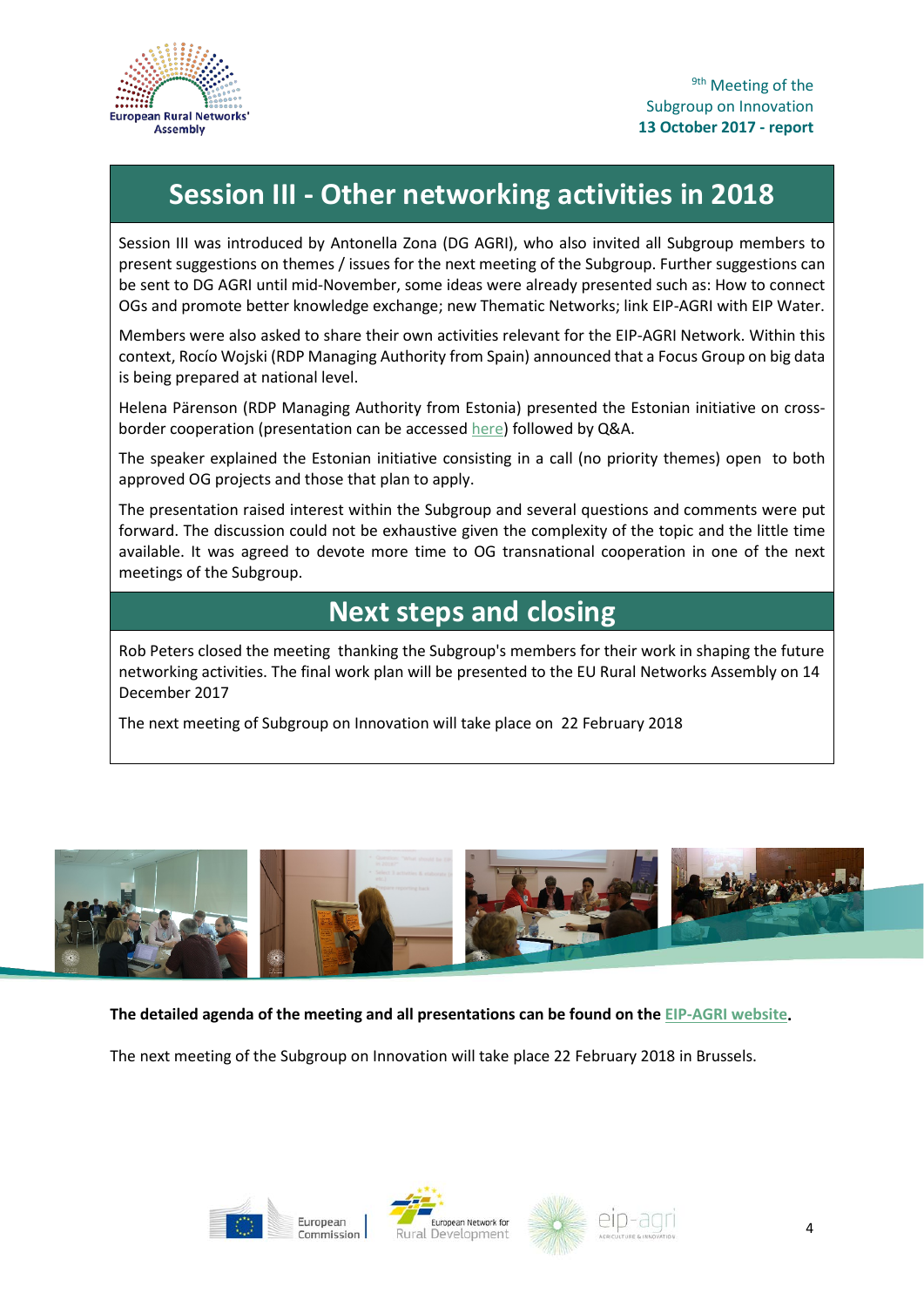

# <span id="page-4-0"></span>Annex 1 Harvesting from Session I "Shaping the thematic work for 2018 on Digitisation"

As a result of Session I, ten suggestions regarding digitisation came up as for possible issues to tackle in the next year programme of the EIP-AGRI network:

### **1. Digitisation for logistics: new opportunities for farmers**

Aim / focus: support farmers to adopt innovative ways of finding customers and develop their market by using digital technologies. There is the need to link such new opportunities for farm logistics to the local economy. Focusing on local systems to make it more efficient and environmentally friendly, while taking in consideration the whole supply chain. How digitalisation can help in optimising logistics in transporting rural goods and services, which would lead to lower transport costs.

This synergizes the two ideas that have been suggested by COPA: 'Optimising logistics using digital technologies' and 'Generating new business opportunities via e-market and logistics'. Possible issues:

- Collect info on new opportunities offered by digital technologies for farm logistics, namely from the farm gate to the next step in the value chain of different agricultural products;
- Benchmarking solutions from non-agricultural sectors; explore the possibility to liaise with the Digital Transport and Logistics Forum, set up at EU level by the EC;
- IOT and data/information for optimisation.

Format: workshop/seminar (as a follow-up to workshop 'Cities and Food')

Ambassador: Marko Mäki-Hakkola, COPA

Contributing - Interest in Finland, where concept of REKO-rings has been introduced; it connects, for instance, 300.000 consumers to farmers via Facebook.

### **2. New forms of cooperation linked to data use /digital technologies**

Aim / focus: (this topic is derived from the previous one - digitisation for logistics) the use of digital technologies can foster new forms of cooperation among farmers, under the sharing economy umbrella. Possible focus:

- how digital technologies can support new forms of cooperation among farmers aiming at:
- sharing the access to goods and services (e.g. farm machineries, transport of agricultural products like milk in mountainous areas...)
- develop new market opportunities via [online market places](https://en.wikipedia.org/wiki/Two-sided_market) (same as topic nr. 1)

Format: Focus Group

### **3. Social innovation in marginal areas**

Aim / focus: address how digitisation can benefit marginal areas (such as mountains, low infrastructure areas or areas having scarce or ageing population), which is the possible provision of services or possibilities for farmers, SMEs or agribusiness in general. Target audience of the event would be, not the farmers or agri-bussiness experts, but those with capacity of decision or means (e.g. enterprises providing data and/or infrastructures, policy makers, etc.).

Format: seminar or workshop Ambassador: Ricardo Passero





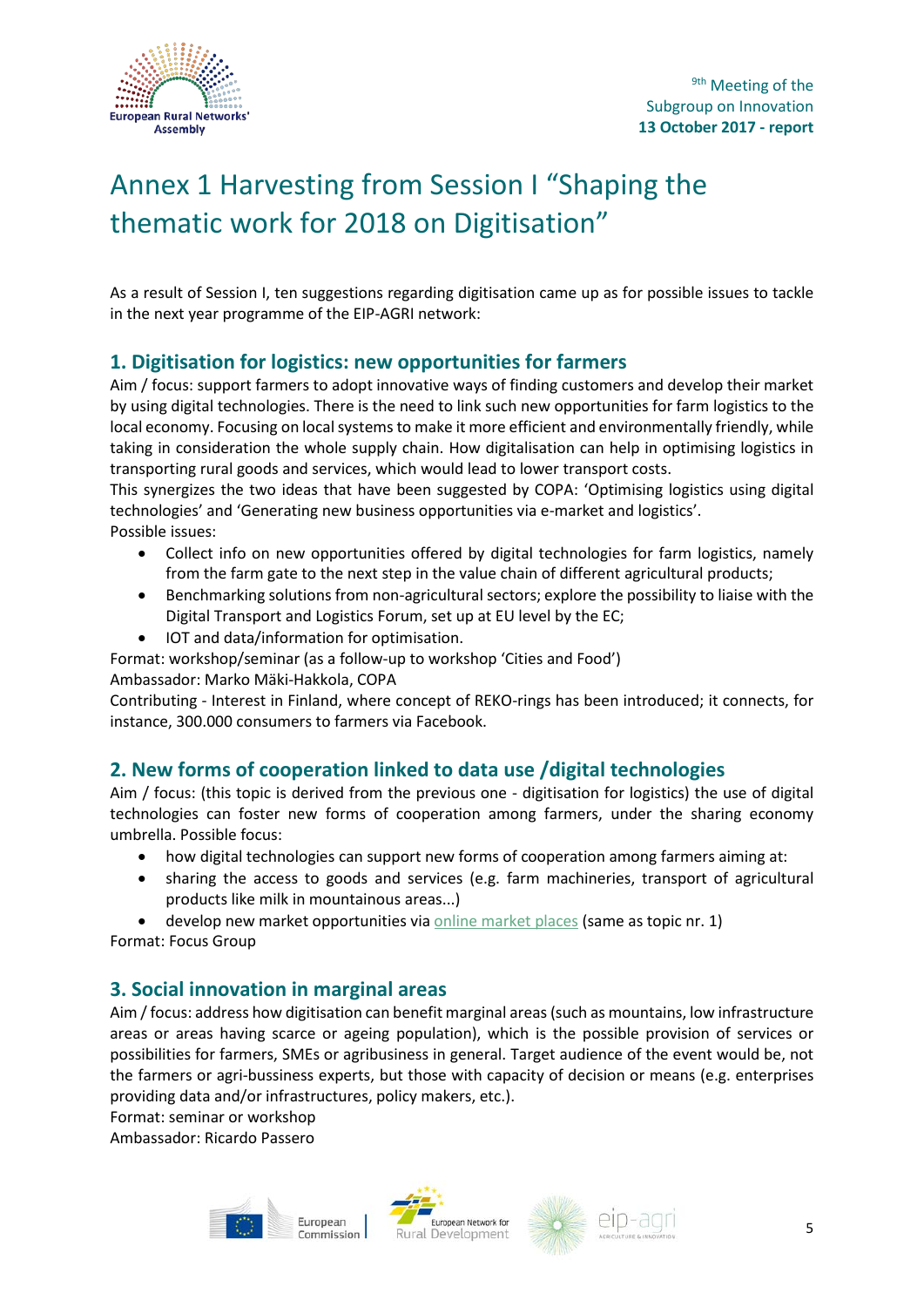

# **4. Best practices to engage farmers to use / benefit from digitisation**

Aim / focus: inspiration to promote a bigger uptake of digitisation by farmers. How can farmers use these tools and understand the benefit of them? What can advisory services, extension services, NRNs, training schools, etc. do to help in this?

Format: Communications - newsletter / brochure / factsheet

### **5. Data collection and data use**

Aim / focus: related to the gathering, sharing and use of data. Possible issues:

- new technologies for data collection in rural areas (e.g. low power devices)
- value of farms' data for farmers payback through money or services ("Google-style")
- which use for which data what is relevant and useful from farmer's perspective, and can support their decision-making
- block chain technologies

Format: options could be a) workshop on various aspects related to data collection and use, or b) focus group on a specific topic related to date use.

### **6. Sensors and Digital Innovation Hubs (DIH)**

Aim / focus: prepare the base for building a DIH on agriculture. Activities could be 1) prepare an inventory of existing affordable tools, sensors, models and DSS; 2) structure them; 3) make them available.

Format: Focus Group

Ambassadors - Bram Moeskos, Rosa Mosquera

#### **7. Dissemination**

Aim / focus: as a lot of activities on digitisation have already taken place, the focus should now be on how to bring it out to farmers (follow-up to previous activities).

Most of the outcomes of EIP events and focus groups are for the players on the ground to take further, in the form of recommendations. While raising awareness, the 'setting the scene' needs to be kept in mind by including elements such as the need for broadband and rural services, generation gap and demographic change (perhaps leading to 'smart villages'). The aim should be to facilitate capacity in the region, which is broader than digitisation *per se*. Digital is not an end on itself, it's a way to provide services. It impacts human resources and how the work is done, thus the organisation of the farm and the competences that are needed. A suggestion could be to link it to a Digital Innovation Hub and build from there, speaking of an 'agro hub'. This is where education should be offered and a platform created.

Create a **toolbox** with 'easy-to-use' materials to disseminate at regional level all the things that have been done already, starting with a workshop on creating the toolbox, (maybe next to an event for NRNs). Make use of different formats - such as PowerPoints, testimonials and 'farminars' (an Austrian concept) - for sharing the outcomes of the event at regional level. An idea could be to have one moment when all the tools would be shown at the same time (i.e. several workshops taking place on the same day in various locations in EU, maybe organised by NRNs)

Format - Communication Tool-kit [plus eventually "launching" event(s)]

Ambassador – Province of Limburg, NL/ Annemiek Canjels, Florian Herzog (Austria), Karin Ellermann-Kugler (Germany)

Contributing - NRNs



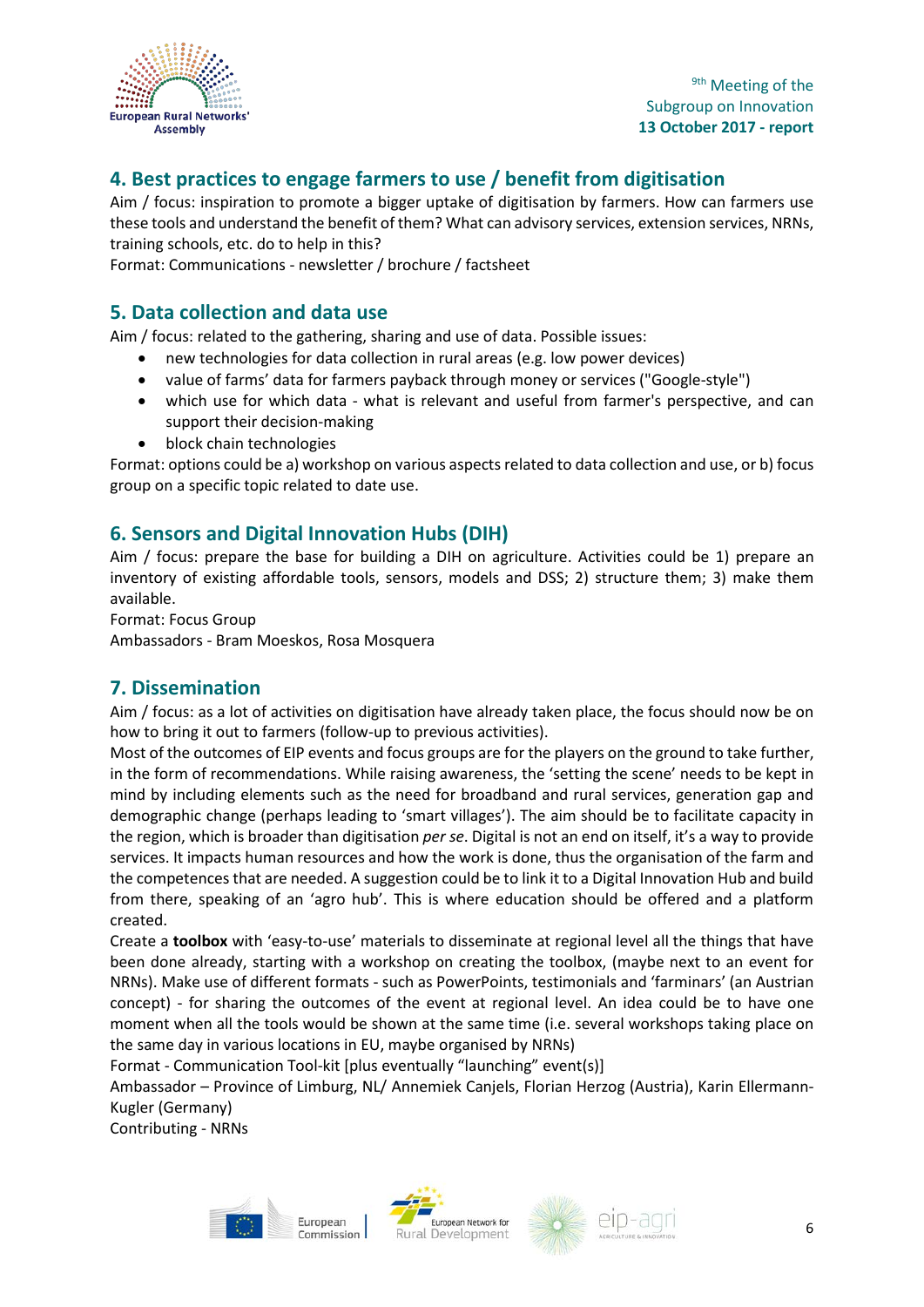

# **8. Digitisation for ecosystem services delivery from farmed landscapes**

Aim / focus: 'digitisation vs. public goods", targeting grass and marginal land systems - areas which are farmed only with the support of public funds. In order to demonstrate that support is paid off, there is the need to analyse the ecosystem services they provide. While many of these services are difficult to characterise and quantify, digitisation can offer the opportunity to identify, map and measure those ecosystem services (public goods delivered by farming practices) and the interactions between farming and natural resources. On the other hand, ecosystem delivery can be improved by digitisation, creating an opportunity for more precise farming.

Follow-up to previous activities [Precision farming]

Format: seminar/ focus group

Ambassador - Michael Gooding (Institute of Biological, Environmental and Rural Sciences-IBERS, UK)

#### **9. Operational Groups and farm data**

Aim / focus: discuss issues like data ownership, data sharing, data management and prepare a toolbox to support better decisions. In one hand, OGs are farmer-driven and farmers are the end-users of data while, on the other hand, there are several OGs dealing with data issues. Therefore, we could discuss issues like: how to improve communication to make farmers feel comfortable about using and sharing data or what are the critical points for them? Key issues are "What does it mean to me?", "What's in it for me?" and "How do I manage it?". The idea could be to see what OGs are doing in this respect and exchange knowledge.

This suggestion is a mix of topics 1 'New business models based on data as currency' and 3 'New data for farmers' in the background document for this session. Format: Seminar

### **10. Bridging the digitisation gap**

Aim / focus: 1) map de digitisation gap - where is the gap (is it in small or big farms, in pioneer or lessadvanced regions, etc.); 2) identify challenges that need a solution, and how to address them; 3) focus on small/medium farms.

Format: Focus Group Ambassador - Timea Reszketo

#### **Besides the above referred specific ideas, some overall issues were referred as well**:

- $\triangleright$  Digitisation is a cross-cutting matter, so it can be addressed while focusing on a specific topic (e. g. supply chains).
- $\triangleright$  There is the need to raise awareness on digitisation.





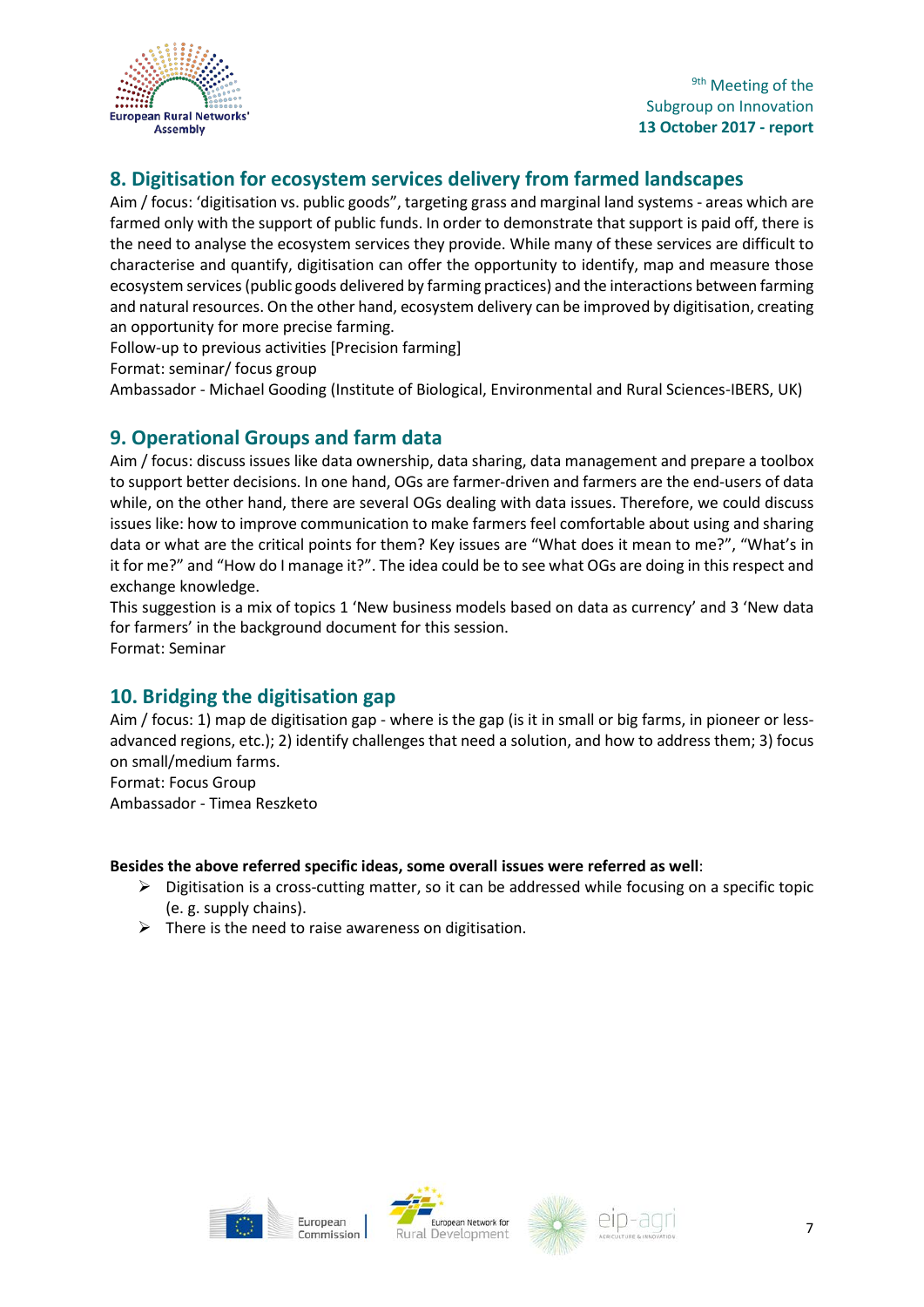

# <span id="page-7-0"></span>Annex 2 Harvesting from Session II - Recapping and fine-tuning the thematic work for 2018 in other thematic areas

During Session II, several topics for the thematic work were discussed, resulting in several suggestions listed below.

#### **1. Resource management**

#### 1.1 Soil management

Aim / focus: several objectives were referred  $-$  (1) disseminate outcomes from previous related activities, (2) showcase good practices on how knowledge about soil has been implemented (transfer the scientific debate into concrete farming practices), (3) gather OGs working on soil-related projects, (4) inspire new OGs and (5) look at opportunities offered by digital technologies for nutrient management.

Even though a lot of work has already been done by the EIP-AGRI network on this topic (and other groups are active around soil - e.g. European Soil Partnership), the topic remains central to EIP-AGRI scope and the Subgroup considered it useful to have a soil-dedicated activity in 2018. Format: workshop

#### 1.2 Water quality

Aim / focus: water management is considered a key topic and it was suggested that new networking activities should:

- gather OGs working on water-related projects
- build on previous activities and bring together different groups working around water at the EU level (e.g. EIP Water and Commission Water Task-Force)
- focus on territorial approaches and consider the issue of water management and water quality at landscape level
- provide examples of how farmers work together at catchment level with advisors' support
- involve water authorities
- consider soil erosion linked to water management

Format: workshop

#### 1.3 Air quality

Aim / focus: the discussion focused mainly on manure management - new processes and machines for manure management (e.g. combination of manure with other materials to reduce emissions) are an interesting topic and good examples could be showcased. The need to capture ammonia from the air was also mentioned.

#### 1.4 Animal welfare

Aim / focus: while considering that this issue is multifaceted and complex, Subgroup members showed more interest on its link with consumers expectations and on how farmers can better meet such expectations and gain market / better prices (short chain). The consumer-driven certification system





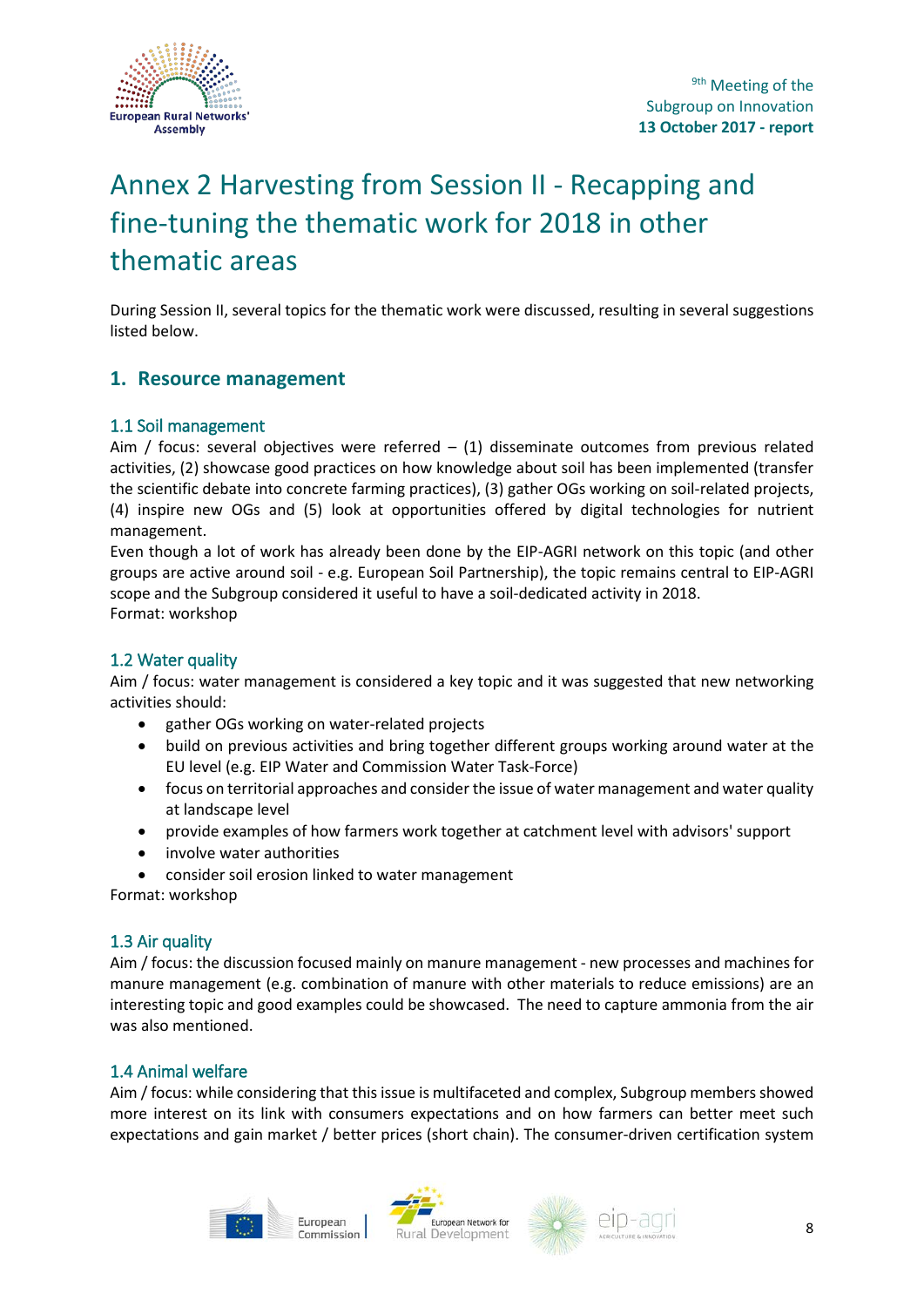

applied in the NL was mentioned as an interesting example to be showcased. The support given under certain RDPs (e.g. Romania) was also mentioned. The group also referred to the fact that the wellbeing of farmers has a direct impact on the well-being of animals: research outcomes about this correlation could be usefully disseminated by the network. Nevertheless, some members were of the opinion that there is not an urging need for the network to work on this topic as a lot of research has been done and the outcomes are well implemented by farmers.

### **2. Farm resilience**

#### 2.1 Non-chemical weed management

Aim / focus: two different approaches were suggested:

- Identify the existing problems with pesticides, make a diagnosis of the current situation and identify the risks, which needs a geographical approach as problems differ across the countries. This discussion should focus more in non-annual weeds (annual weeds are easier to manage) and it should be linked to digitisation technologies and machinery (robots, drones, etc.) and /or to soil issues (over-fertilisation, contamination of ground water, etc.). It should also include complementary crops or practices that help to diminish pest risks (e.g. intercrop, agroforestry, etc.). Some members of the Subgroup considered that there's no knowledge gap on this issue, there's already a lot of knowledge, discussion groups, projects, on this topic.
- Link non-chemical weed management to climate change. Discuss on the need for new nonchemical weed management methods/tools and timings (e.g. seasoning is changing), while considering future challenges. I was also suggested to try to "break" with common tendencies of creating direct relationships between non-tillage practices and direct seeding techniques and higher use/need of chemicals (which is critical in organic farming).

#### 2.2 Technologies for protection from frost damage

Aim / focus: spring/summer period. Current active and passive protection is not working due to climate change (e.g. heat waves and frost are coming out of the normal season), so machinery is not working. Therefore, there's the need for recommendations for further action, new technologies and practices. These need to be specified according to types of crops (apple trees, vineyards, strawberry, cherry trees, etc.) and also needs a geographical approach (climate change influences regions differently). The starting point should be to gather results from previous projects and then capitalise on earlier research programs. There was a request to broad the topic to extreme weather events, draught, hail and not only frost.

#### 2.3 Antimicrobial Resistance (AMR) in poultry

Aim / focus: main issue should be how to limit antibiotics in poultry (biological treatments, etc.) and particularly how to deal with organic breading / organic livestock and free-range breading in this respect. Members also suggested to consider anthelmintic resistance (e.g. critical in sheep now) and to discuss about genetically modified crops and livestock for cultural disease control. It was suggested to follow same approach as in the Focus Group 'Animal husbandry - Reduction of antibiotic use in the pig sector'.





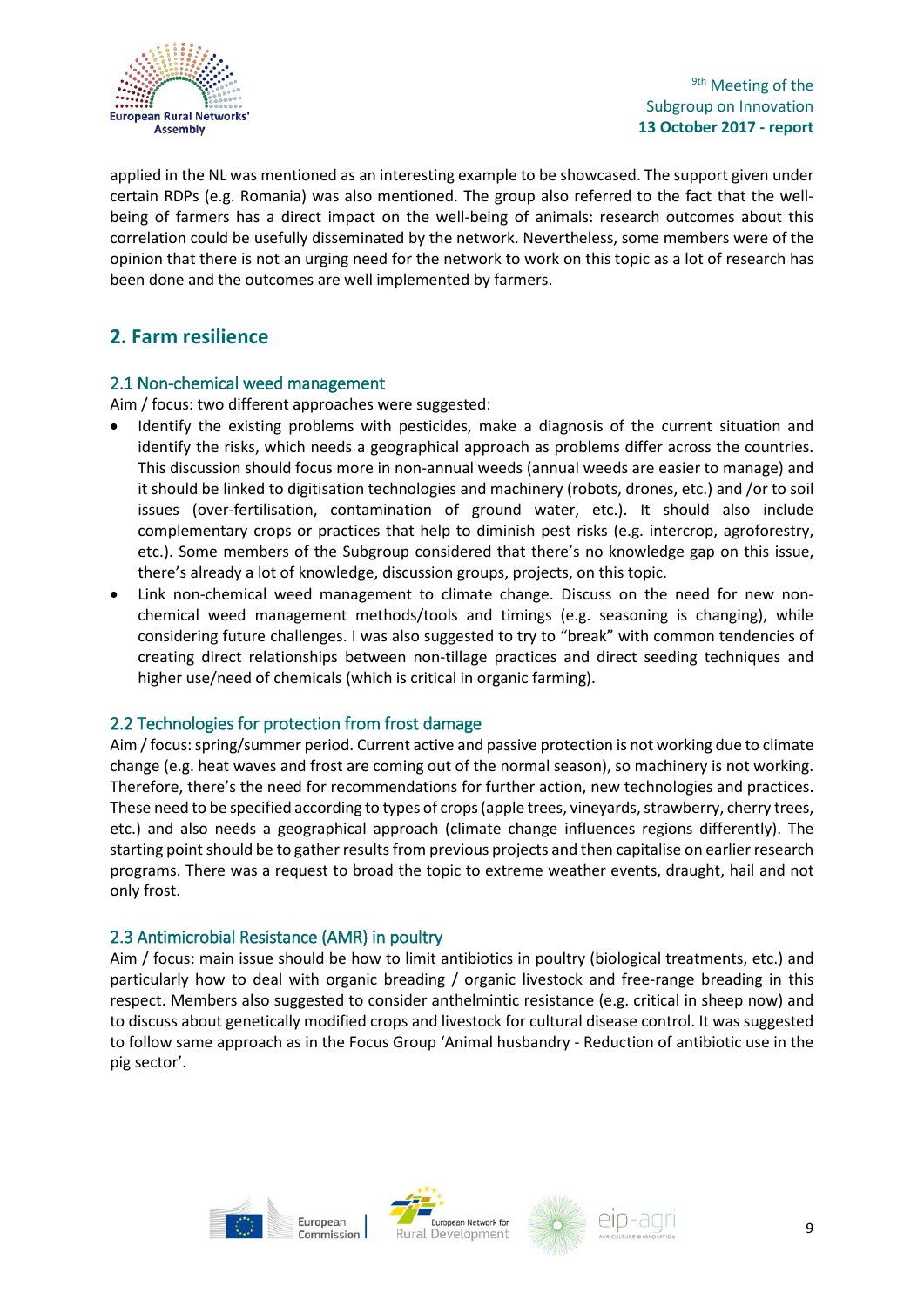

#### 2.4 Pest and diseases in olive trees

This was a topic that was recently raised by some of the Subgroup members, prior to the meeting, which was included for discussion.

Aim / focus: mainly on new pests and threatens due to climate change, related new techniques for farmers using environmental friendly practices. This topic is more relevant in Southern Europe where, for example, there has been big losses due to *Xylella fastidiosa* and other pests that benefit from climate change. The risk is enhanced due to state of the trees: they become more sensitive due to changes on their phenology provoked by climate change (e.g. flouring 2 times per year instead of 1 time per year). There's a need a map/inventory of pests and diseases, and for environmental friendly solutions (technologies, practices, ...). This topic should be linked to plant nutrition and soil management.

#### **3. Circular economy**

#### 3.1 Working with biomass from on-farm residues

Aim / focus: there was a bit of controversy concerning the focus between the Subgroup members, as some mentioned that a farm could also take residues back from cities and offer an on-farm bio(gas) refinery facility. Few members noted that one shouldn't just restrict it to residues, as one could also create markets for short rotation coppice, thus diversifying farm activities. Either way, it needs to be looked at consumer level - how to find markets for side streams.

#### 3.2 New/ alternative feed for livestock

Aim / focus: there is a need to find alternative sources to feed livestock, so suggestion is to look at new feed produced from farm residues. Currently, legislation limits the types of alternative feed that can be used. The challenge is then to get new types of feed introduced to that list. One example was given: producing insects from on-farm waste/ residues is allowed, which can be used for fish feed, however it is not allowed to use for pig feed. The focus should be on feed and not on protein or alternative protein sources (pigs are fed by farm residues and not by imported protein). In addition, it was suggested that other sources than farm residues should be considered too, such as mussels or algae (aquaculture/ aquaponics).

#### 3.3 Reducing food waste and on-farm losses

Aim / focus: reducing food losses at farm level, from harvesting (included) to delivery of the product (harvesting, handling, storing…), while focusing on perishable/ fresh products, such as fruit and vegetable. It could also include marketing strategies for products which are not '1st' quality and are not accepted by main market channels. It was mentioned that 30 percent of resources are wasted, even before they become waste. Subgroup members were discussing on the scope - what can be done at farm-level or what can be done in the value chain (example: low calibre apples are not accepted, which is a value chain problem, while the objective is to maximise the volume of apples that follow the normal track; but still, there are practices and strategies that a farmer can adopt for marketing low calibre fruit and vegetable as food and not as waste). Post-harvesting handling and the 'lean' concept was mentioned - creating a process that minimises mistakes and requests continuous improvement, to minimise accidents and losses.